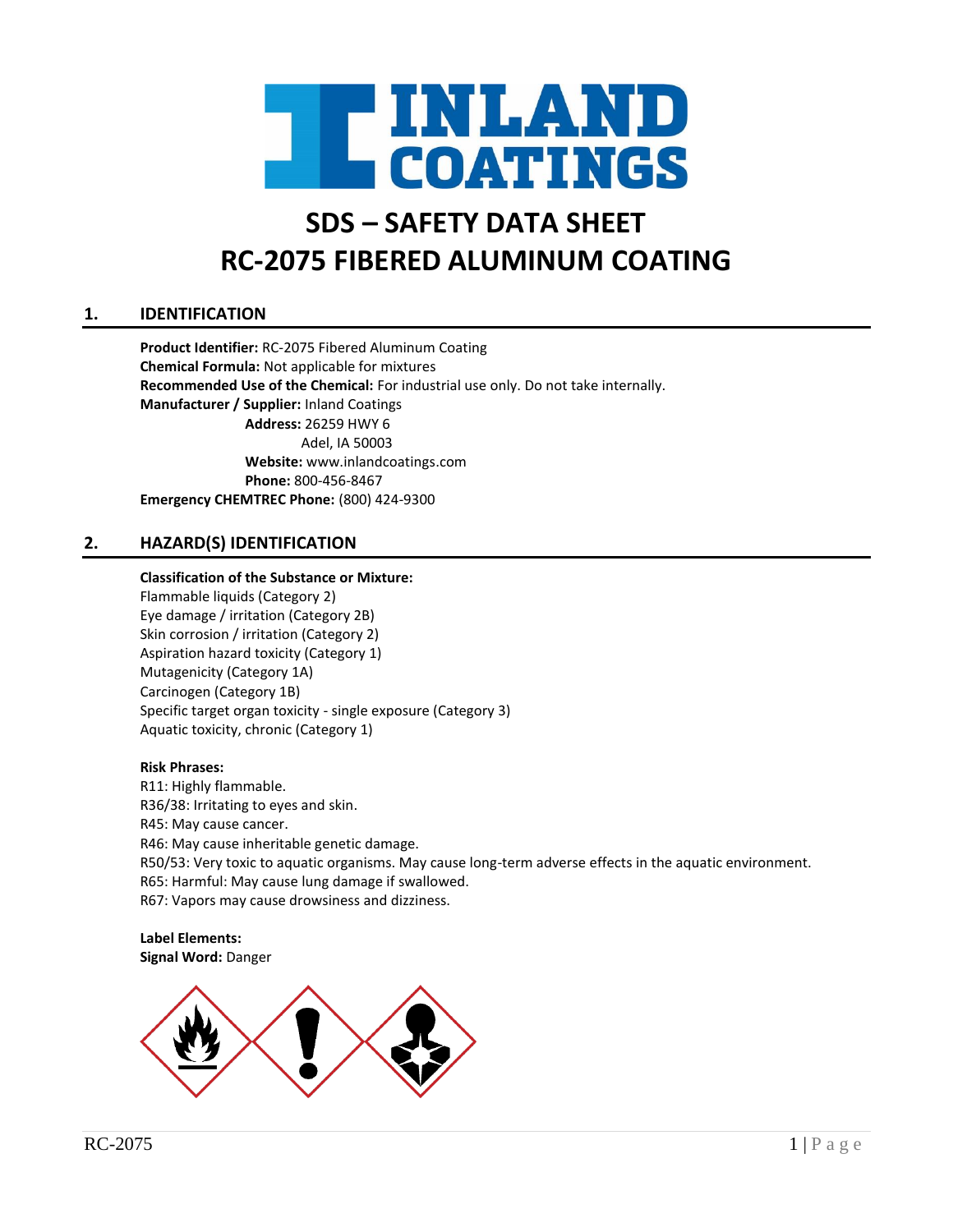#### **Hazard Statements:**

H225: Highly flammable liquid and vapor.

H304: May be fatal if swallowed and enters airways.

H315: Causes skin irritation.

H320: Causes eye irritation.

H336: May cause drowsiness or dizziness.

H340 - May cause genetic defects

H350: May cause cancer.

H410: Very toxic to aquatic life with long lasting effects.

#### **Precautionary Statements:**

P210: Keep away from heat / sparks / open flames / hot surfaces – No smoking.

P233: Keep container tightly closed.

P242: Use only non-sparking tools.

P261: Avoid breathing vapors.

P264: Wash hands thoroughly after handling. Wash contaminated work clothing before reuse.

P270: Do not eat, drink or smoke when using this product.

P273: Avoid release to the environment.

P280: Wear protective gloves/ protective clothing/ eye protection/ face protection.

P301+P310+P331: IF SWALLOWED, immediately call a doctor. Do NOT induce vomiting.

P303 + P361 + P352: IF ON SKIN (or hair): Remove/ take off immediately all contaminated clothing. Wash with soap and water.

P305+351+338: IF IN EYES: Rinse cautiously with water for several minutes. Remove contact lenses if present and easy to do – continue rinsing.

P403+P233: Store in a well-ventilated place. Keep container tightly closed.

| Ingredient               | <b>CAS Number</b> | <b>EC Number</b> | Percent  |
|--------------------------|-------------------|------------------|----------|
| Petroleum Asphalt        | 8054-42-4         | 232-490-9        | 60-70%   |
| Aromatic Naphtha, Type I | 64742-95-6        | 265-199-0        | $0 - 5%$ |
| <b>Stoddard Solvent</b>  | 8052-41-3         | 232-489-3        | 5-10%    |
| Aluminum Paste           | 7429-90-5         | 231-072-3        | 15-20%   |

#### **3. COMPOSITION INFORMATION / INGREDIENTS**

#### **4. FIRST-AID MEASURES**

**Inhalation:** If inhaled, remove to fresh air. If not breathing, give artificial respiration. If breathing is difficult, give Oxygen. Seek medical attention.

**Ingestion:** DO NOT INDUCE VOMITING unless directed by a physician! Never give anything by mouth to an unconscious person. Get medical attention immediately.

**Skin Contact:** Remove any contaminated clothing. Wash skin with soap and water for at least 15 minutes. Get medical attention if irritation develops or persists

**Eye Contact:** Immediately flush eyes with gentle but large stream of water for at least 15 minutes, lifting lower and upper eyelids occasionally. Get medical attention immediately.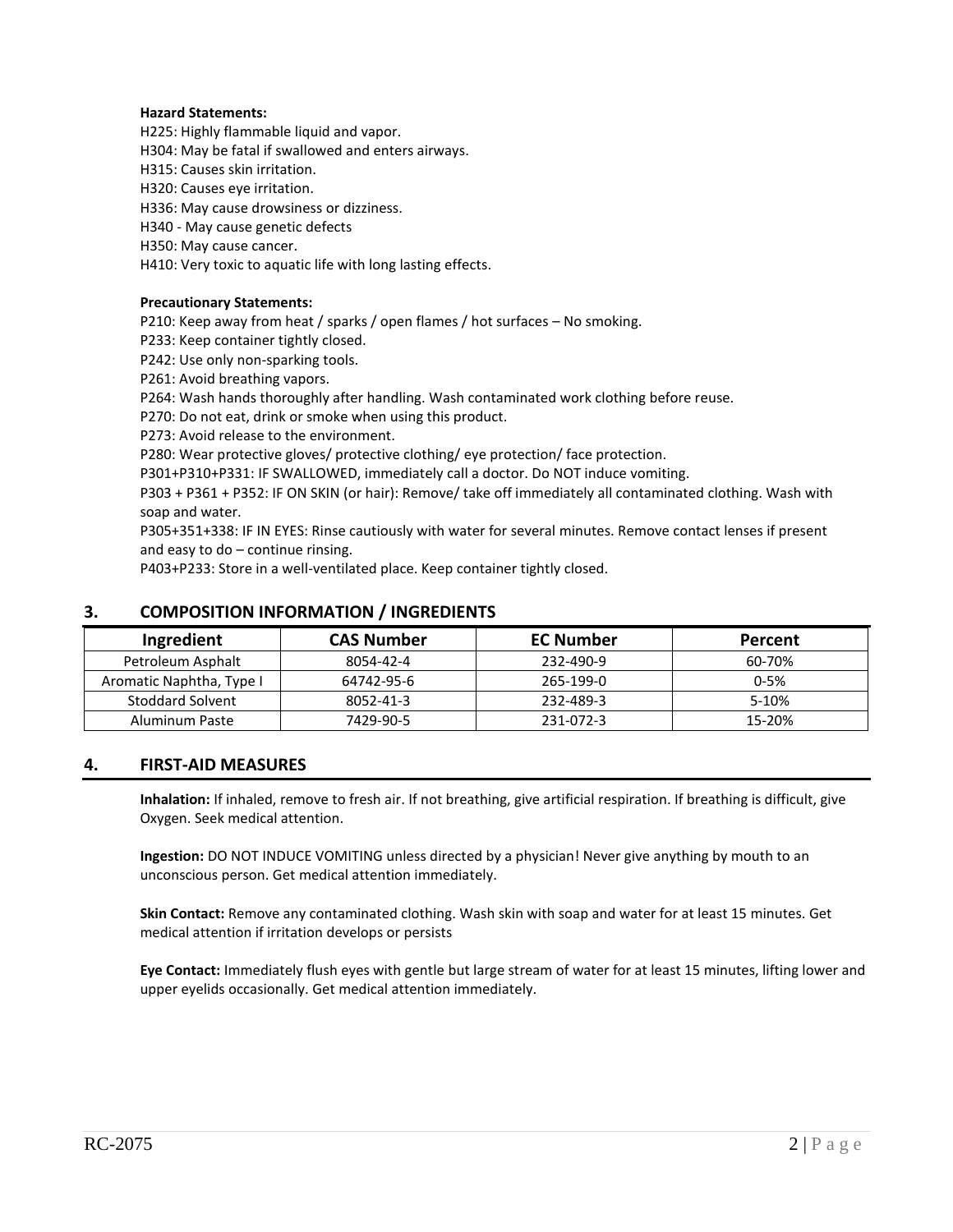**Fire:** Combustible

**Explosion:** Combustible

**Fire Extinguishing Media:** The use of water as the extinguishing medium may only lead to spreading the fire. Try to cover liquid spill with foam. Chemical extinguishers may also be used as well as Carbon Dioxide. Water spray may be used to cool fire exposed containers and surfaces.

**Special Information:** In the event of a fire, wear full protective clothing and NIOSH-approved self-contained breathing apparatus with full face piece operated in the pressure demand or other positive pressure mode. Combustible material: may be ignited by heat, sparks, or flames. Vapors may travel to source of ignition and flash back. Container may explode in heat and fire. Treat as a fuel fire.

# **6. ACCIDENTAL RELEASE MEASURES**

**Personal Precautions, Protective Equipment and Emergency Procedures:** Avoid breathing vapors, mist or gas. Ventilate area of leak or spill. Wear appropriate personal protective equipment as specified in Section 8. Isolate hazard area. Keep unnecessary and unprotected personnel from entering.

**Environmental Precautions and Methods and Materials for Containment and Cleaning Up:** Remove all sources of ignition. Dike and contain spill with inert material (e.g. clay, sand, earth.) Do not use combustible materials such as sawdust. Prevent material from entering sewers or waterways. Recover free liquid. Transfer absorbed material into approved non-leaking, sealable containers for proper disposal.

# **7. HANDLING AND STORAGE**

**Precautions for Safe Handling:** Wear personal protective equipment as specified in Section 8. Ensure adequate ventilation. In case of insufficient ventilation, wear suitable respiratory equipment. Do not breathe vapors or spray mist. Avoid contact with skin and eyes. Wash hands before eating, smoking, or using toilet facilities. Wash contaminated work clothing before re-use. Keep away from sources of ignition. All containers should be grounded bonded when material is transferred. Use non-sparking type tools and equipment, including explosion proof ventilation. Isolate from incompatible substances. Containers of this material may be hazardous when empty since they retain product residues (vapors, liquid.)

**Conditions for Safe Storage, Including Any Incompatibilities:** Protect against physical damage. Keep container tightly closed in a dry and well-ventilated location at ambient temperature and atmospheric pressure away from incompatible materials (reference Section 10.) Keep away from sources of ignition, heat, sparks, and flame. KEEP OUT OF REACH OF CHILDREN.

# **8. EXPOSURE CONTROLS / PERSONAL PROTECTION**

#### **Airborne Exposure Limits:** Petroleum Asphalt OSHA PEL: 5 mg/m3 (TWA) (respirable); 15 mg/m3 (total) ACGIH TLV: 0.5 mg/m3 (TWA) (as benzene-extractable inhalable particulate) Aromatic Naphtha, Type I: OSHA PEL: 500ppm; 2000 mg/m3 - for petroleum distillates (naphtha) Stoddard Solvent: OSHA PEL: 500 ppm, 2900 mg/m3 (TWA) ACGIH TLV: 100 ppm, 525 mg/m3 (TWA) Aluminum Paste: OSHA PEL: 15 mg/m3 (TWA) total dust and 5 mg/m3 (TWA) respirable fraction for Aluminum metal as Al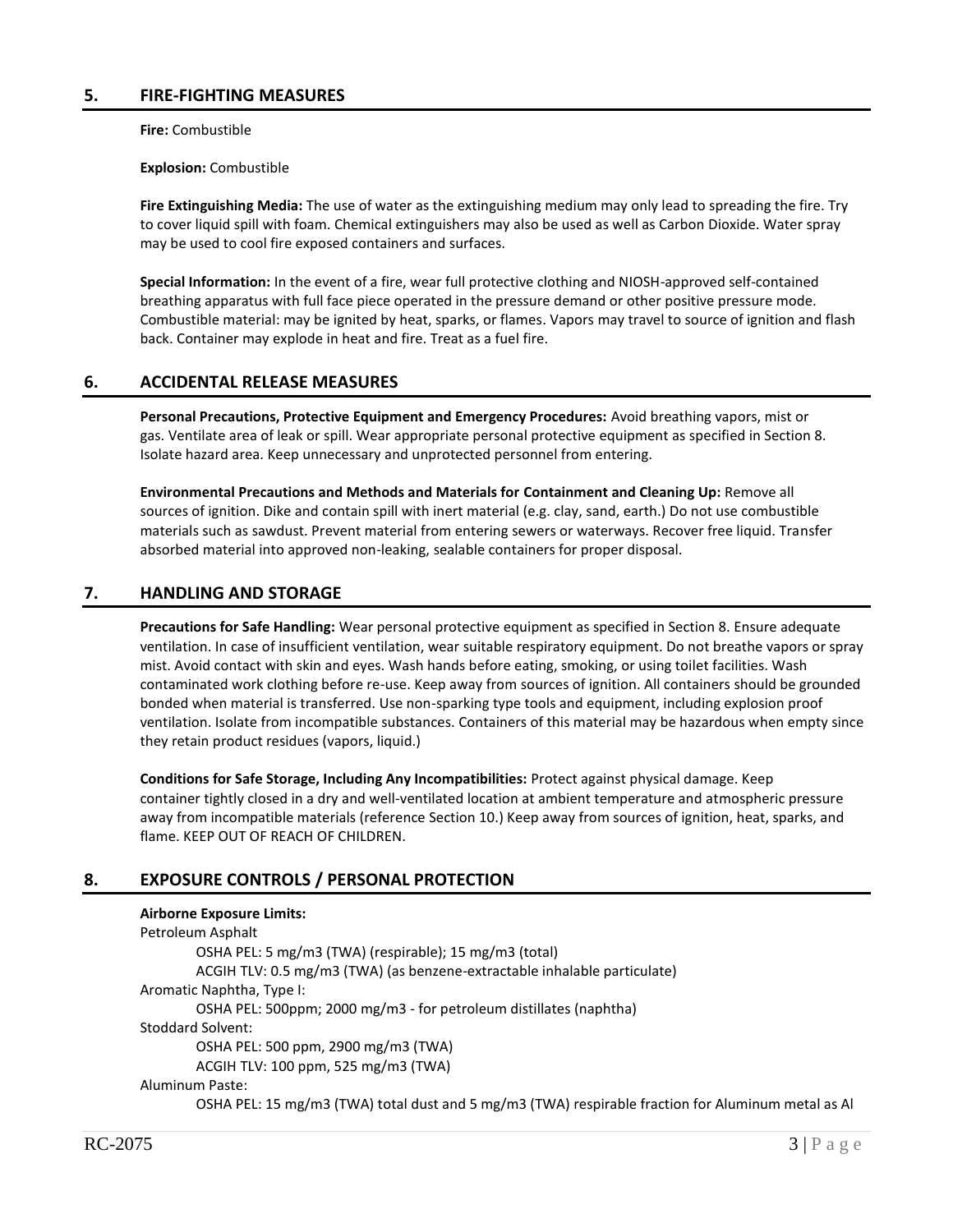ACGIH TLV: 1 mg/m3 respirable fraction (TWA), Aluminum metal and insoluble compounds

**Ventilation System:** A system of local and/or general exhaust is recommended to keep employee exposures below the Airborne Exposure Limits. Local exhaust ventilation is generally preferred because it can control the emissions of the contaminant at its source, preventing dispersion of it into the general work area. Please refer to the ACGIH document, Industrial Ventilation, A Manual of Recommended Practices, most recent edition, for details.

**Personal Respirators (NIOSH Approved):** Maintain adequate ventilation. A respirator is not normally required in ventilated areas. If TLV is exceeded a NIOSH / MSHA approved breathing apparatus is recommended. Contact safety equipment supplier

**Skin Protection:** Protective, solvent-resistant, gloves should be worn for prolonged or repeated contact. Protective cream may be useful when repeated skin contact is expected. Shoes with non-skid soles are also recommended.

**Eye Protection:** Use chemical safety goggles and / or a full face shield where splashing is possible. Maintain eye wash fountain and quick-drench facilities in work area.

**Work / Hygienic Practices:** Always follow good housekeeping practices. Avoid contact with surfaces where material will not be applied.

### **9. PHYSICAL AND CHEMICAL PROPERTIES**

**Appearance:** Liquid Aluminum **Odor:** Mild petroleum odor **Odor Threshold:** Not determined **pH:** No data available **Melting Point:** Not determined **Boiling Point / Boiling Range:** 151.7-199C (305-390F) **Flash Point:** 40.6C -48.9C (105-120F) **Evaporation Rate (BuAC=1**): Not determined **Flammability:** Flammable liquid **Upper / Lower Flammability or Explosive Limits:** Upper 6.0%, Lower 0.7% (solvent) **Vapor Pressure (mm Hg):** Less than 10 mm Hg **Vapor Density (Air=1):** Approximately 4.8 (solvent) **Relative Density:** 0.98 **Solubility:** Insoluble **Partition Coefficient: n-octanol / water:** No data available **Auto-ignition Temperature:** Not determined **Decomposition Temperature:** Not determined **Viscosity:** Not determined

# **10. STABILITY AND REACTIVITY**

**Reactivity and / or Chemical Stability:** Stable under recommended storage conditions.

**Possibility of Hazardous Reactions and Conditions to Avoid:** Imcompatibles

**Incompatible Materials:** Asphalt is not compatible with oxidizing agents. Avoid contact with water – reaction generates Hydrogen.

**Hazardous Decomposition Products:** When burning under conditions of restricted air there is a possibility of the generation of toxic gases (Carbon Monoxide, Carbon Dioxide and various hydrocarbon fragments.)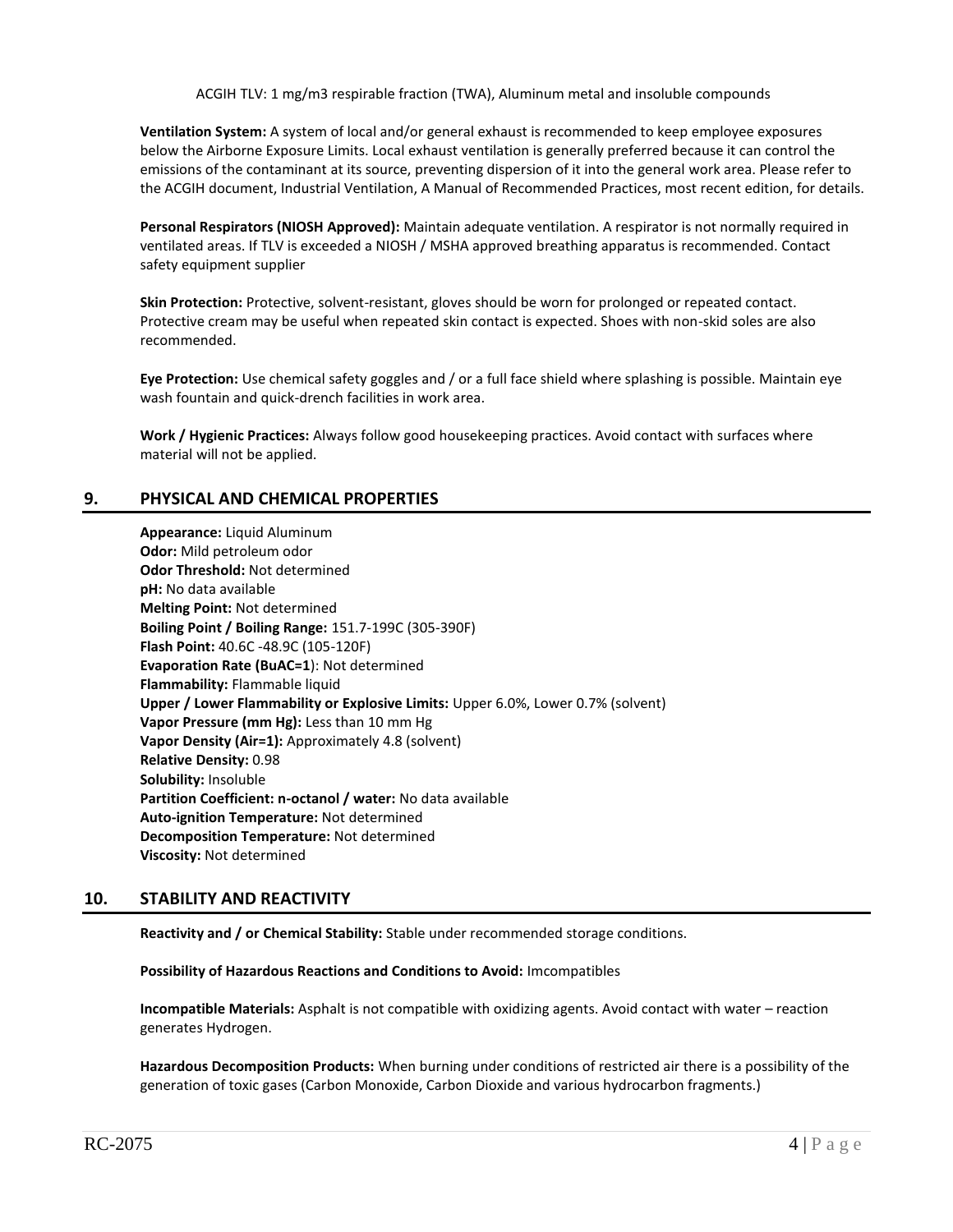#### **Emergency Overview:**

**Potential Health Effects:** Exposure to material or vapor may cause irritation and / or redness to eyes, skin, and respiratory tract. Ingestion may cause irritation nausea and vomiting. Aspiration of material into lungs may cause chemical pneumonitis. Hydrogen Sulfide (H2S) is extremely flammable, highly toxic gas, which can be emitted from heated asphalt and may accumulate in storage tanks and bulk transportation compartments. At low concentration, H2S is irritating to eyes and throat, and at high concentration can cause rapid unconsciousness and death. Use proper ventilation or work upwind from the source of fumes and vapor.

**Inhalation:** Dizziness and euphoria leading to unconsciousness in severe cases. Vapors also irritate the respiratory tract. Symptoms may include coughing, difficult breathing and chest pain. A central nervous system depressant.

**Ingestion:** Ingestion may cause local irritation of the mucous membranes of the mouth, esophagus and stomach. Aspiration hazard (see below.).

**Skin Contact:** Frequent or prolonged contact with the skin may cause temporary irritation or dermatitis.

**Eye Contact:** May cause severe irritation of the eye, leading to burns if not immediately treated. Hot asphalt droplets or particles can cause eye burns or irritation. A splash in the eye of hot asphalt can cause serious eye injury.

**Chronic Exposure:** Chronic exposure may lead to central nervous system complications, blood changes (aplastic anemia, a rare occurrence that is potentially fatal,) and dermatitis. Animal studies have indicated the potential for liver and kidney damage. Prolonged and repeated contact may cause dermatitis and other skin problems. Prolonged and repeated contact with asphalt may cause dermatitis and other skin problems. Studies show that asphalt as possibly carcinogen to humans with limited evidence in humans in the absence of sufficient evidence in experimental animals. However, this product contains low level of poly-nuclear aromatics, which may cause skin lesions and skin cancer.

**Aggravation of Pre-existing Conditions:** Preexisting eye, skin, respiratory disorders may be aggravated by exposure to this product.

**Specific Target Organ Toxicity - Single Exposure (Globally Harmonized System):** May cause dizziness.

**Specific Target Organ Toxicity - Repeated Exposure (Globally Harmonized System):** No data available.

**Germ Cell Mutagenicity:** May cause inheritable genetic damage.

**Reproductive Toxicity**: May cause teratogenic effects.

**Aspiration Hazard**: Product contains hydrocarbon solvents which may cause serious damage if aspirated into the lungs. Aspiration of material into lungs may cause chemical pneumonitis. Summon immediate medical help.

| <b>NUMBER OF BUILDING OF BUILDING CONTROL CONSTRUCT CONSTRUCT</b> |                   |              |             |                      |  |  |
|-------------------------------------------------------------------|-------------------|--------------|-------------|----------------------|--|--|
| Ingredient                                                        | <b>CAS Number</b> | <b>Known</b> | Anticipated | <b>IARC Category</b> |  |  |
| Petroleum Asphalt*                                                | 8054-42-4         | No           | No          | None                 |  |  |
| Aromatic Naphtha, Type I                                          | 64742-95-6        | No           | No          | None                 |  |  |
| <b>Stoddard Solvent</b>                                           | 8052-41-3         | No           | No          | None                 |  |  |
| Aluminum Paste                                                    | 7429-90-5         | No           | No          | None                 |  |  |

**Numerical Measures of Toxicity:** Cancer Lists: NTP Carcinogen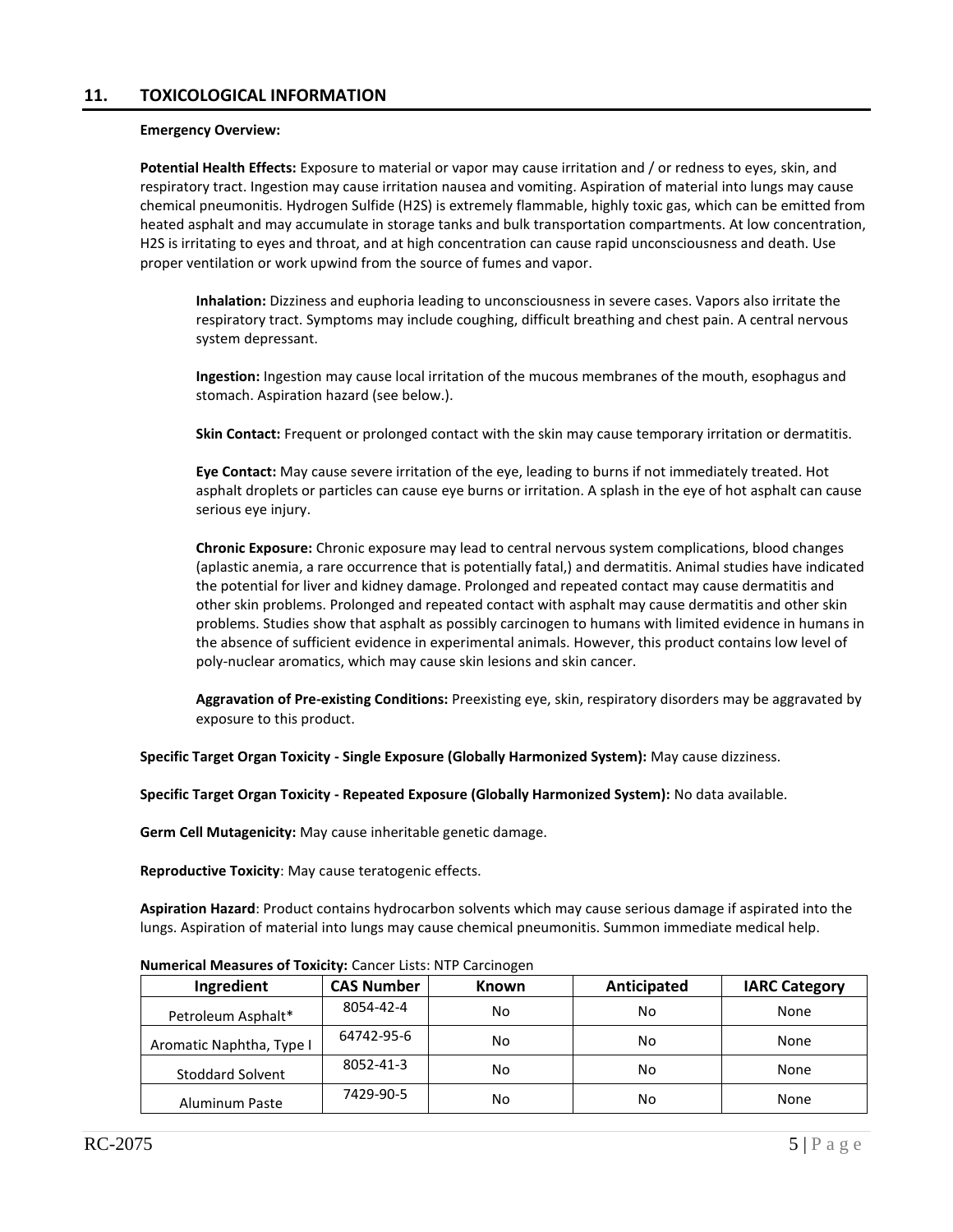\*While Asphalt has not been identified as a carcinogen, it should be HANDLED WITH CAUTION since extracts of certain Asphalts have been shown to cause cancer in animals.

### **Acute Toxicity:** Petroleum Asphalt Oral LD50: > 5,000 mg/kg (rat) Inhalation LC50: 377.6 mg/L (rat) Dermal LD50: 2000 mg/kg (rabbit) Aromatic Naphtha, Type I: Oral LD50: > 5,000 mg/kg (rat) Inhalation LC50: > 3670 ppm (rat) Stoddard Solvent: Source: Journal of the American College of Toxicology, Part B. Vol. 1, Pg. 32, 1990. Oral LD50: 5000 mg/kg (rat) Dermal LD50: 3000 mg/kg (rabbit) Inhalation LC50: 5500 mg/m3 (rat)

# **12. ECOLOGICAL INFORMATION**

**Ecotoxicity:** Toxic to aquatic life with long lasting effects.

**Persistence and Degradability:** No specific data available.

**Bioaccumulative Potential:** No specific data available.

**Mobility in Soil:** No specific data available.

**Results of PBT and vPvB assessment**: No specific data available.

**Other adverse effects:** An environmental hazard cannot be excluded in the event of unprofessional handling or disposal.

# **13. DISPOSAL CONSIDERATIONS**

Whatever cannot be saved for recovery or recycling should be handled as hazardous waste and sent to a RCRA approved incinerator or disposed in a RCRA approved waste facility. Processing, use or contamination of this product may change the waste management options. State and local disposal regulations may differ from federal disposal regulations. Dispose of container and un-used contents in accordance with federal, state and local requirements. EPA hazardous waste number: D001 – Ignitable

Empty containers may retain hazardous properties. Containers must not be used for other purposes. Do not weld or flame cut an empty container. Do not transfer to unmarked containers. Follow all SDS label warnings even after container is empty.

# **14. TRANSPORT INFORMATION**

**UN Number:** UN1139 **UN Proper Shipping Name:** Coating Solution

**Land Transport ADR/RID and GGVS/GGVE (Cross Border / Domestic) Packing Group:** III **Transport Hazard Class(es):** 3